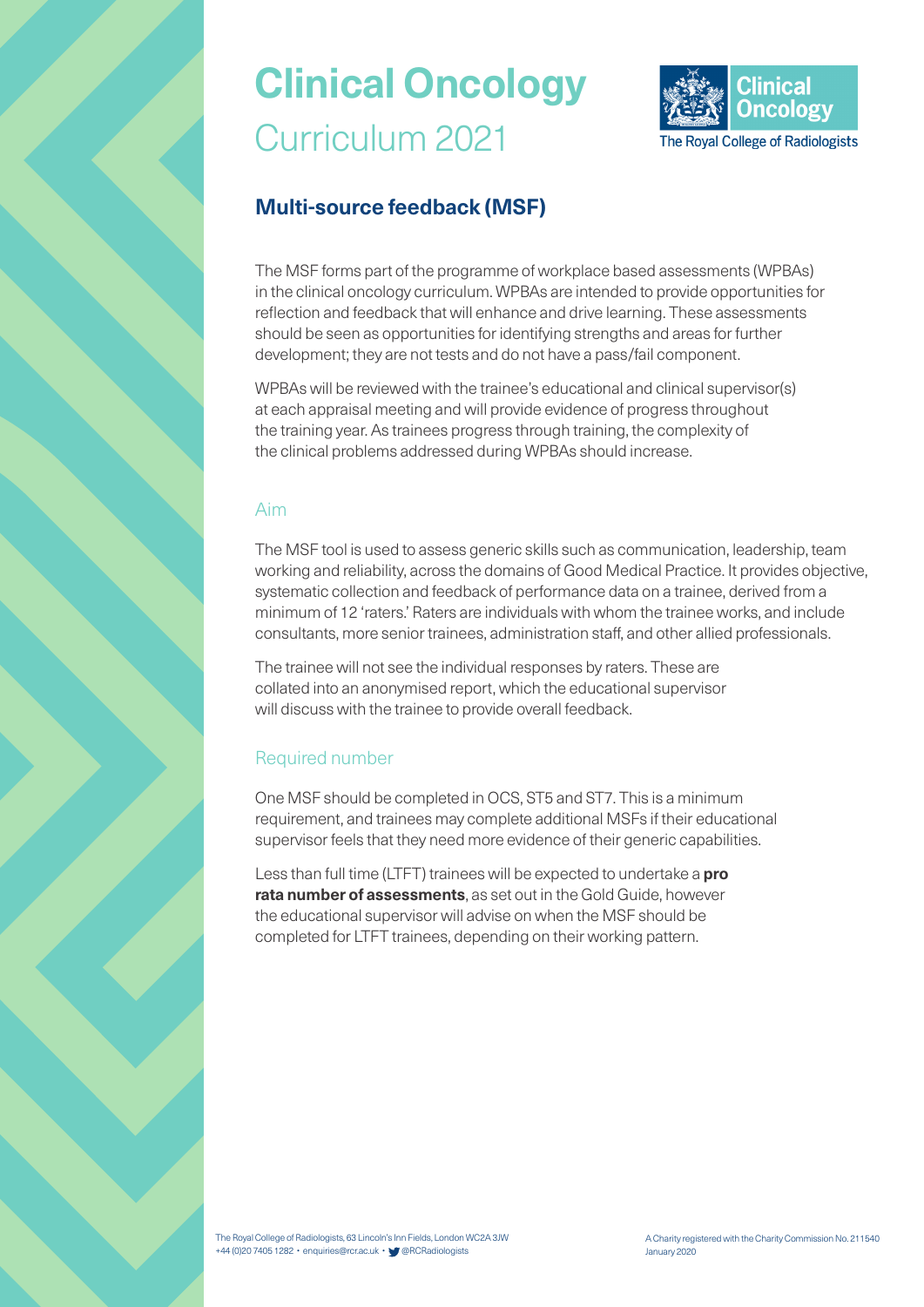

#### Who can complete an MSF?

The MSF must be completed by a minimum of 12 raters, who will provide feedback on the trainee's generic skills, such as leadership, communication and team working. This feedback is collated into a report and the educational supervisor will provide feedback to the trainee based on this report. The trainee will not see .the individual responses by raters.

Raters are individuals with whom the trainee works, and include consultants, more senior trainees, administration staff, and other allied professionals. Raters should be agreed with the educational supervisor and the raters themselves at the start of the training year. The recommended mix of raters/assessors is:

- § 2–4 senior doctors
- § 2–4 doctors in training
- § 2–4 radiographers
- § 2–4 nurses/allied health professionals
- § 2–4 other team members including clerks, secretaries and auxiliary staff

Consultants that have completed the MCR may also contribute to the MSF. The MCR and MSF assess different areas of a trainee's performance, so this would not be a duplication.

#### How to complete an MSF

It is the responsibility of the trainee to arrange assessment and it should be considered good practice for trainees to speak to their chosen raters in advance to check that they are happy to contribute to the MSF.

Trainees will need to create the MSF form in Kaizen and send this to their chosen raters (see instructions below). Responses will be collated and the educational supervisor will have the ability to remove any inappropriate entries. The educational supervisor will then discuss the feedback received with the trainee before making the assessment available on their timeline.

In order for trainees to maximise benefit, trainee reflection and feedback from the educational supervisor on the overall results of the MSF should take place as soon as possible after all responses have been received. Feedback should be given in a setting where discussion can take place without interruption. Feedback should be of high quality and should include an action plan for future development.

Feedback for the MSF should cover communication, leadership, team working and reliability, and should also include discussion of the trainee's self assessment and reflection, and identify their strengths and areas for development in the categories listed on the MSF form. An action plan for further development and review of this should be agreed.

The Royal College of Radiologists, 63 Lincoln's Inn Fields, London WC2A 3JW +44 (0)20 7405 1282 • enquiries@rcr.ac.uk • @RCRadiologists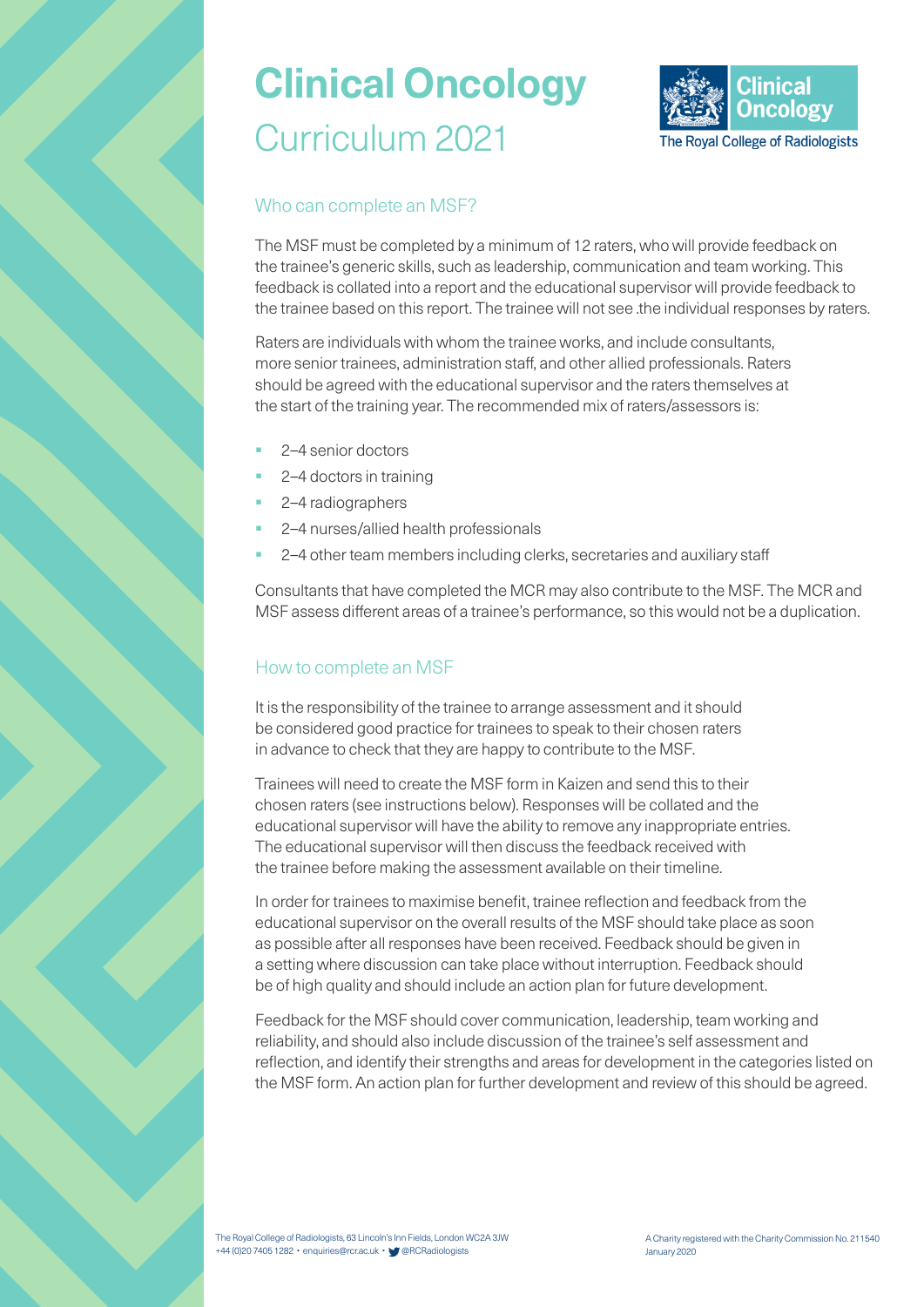

#### **Accessing the MSF in Kaizen**

The trainee will need to log in to Kaizen to create the assessment form, fill in some initial information and complete the self assessment. The form will then be sent to the nominated consultants to complete.

Instructions for trainees:

- Log into Kaizen with your user name and password, then click the 'create' button and select the MSF from the list of assessments that appears.
- Enter the date/date range covered by the MSF using the date selector (this should cover a 12 month period).
- Select your specialty and training grade from the drop down menu.
- § To choose your list of raters, use the 'who would you like to fill in the next section.' Start typing in a name and the system will list anyone with a Kaizen account matching your search. If your chosen rater is not listed you can enter a valid email address instead. Raters do not need to have a Kaizen account to complete this assessment.
- Enter all of your chosen raters into one form. Do not create a separate form for each rater; Kaizen cannot merge reports from separate forms.
- § Once you have entered your chosen raters click the submit button at the top of the screen.
- § You will be able to view the MSF you have created as an event in your timeline. Clicking on the MSF will open a summary that will show you whether your raters have completed the form and will allow you to send reminders if necessary. Further raters can also be added from this screen.
- § Once the minimum number of raters have completed their sections you will be able to close the assessment using the button labelled 'close this section' at the bottom of the screen. This will stop any further submissions being recorded to this MSF and send the completed assessment to your educational supervisor.
- Your educational supervisor will review the feedback and discuss with you before releasing the MSF to your timeline. You will then be able to see all of your responses.
- The MSF summary will show anonymised responses from your raters and will randomise their ratings and comments, so that these will not be attributable to any single rater.

Instructions for raters:

- § Raters will receive an email from *no-reply@kaizen.com* inviting them to complete the assessment. If you already have a Kaizen account, you will also see a notification in the top right hand corner when you log in to Kaizen. You can open the MSF form either in Kaizen or using the link in the email
- To complete the form, click the blue 'fill in' button at the top right of the screen. You will be asked to enter information about your role and interaction with the trainee. You will then be asked to rate the trainee across a range of generic skills, such as communication and team working. You will also be asked for overall comments on what the trainee has done well and any concerns or suggestions for development.
- § Once you have completed the required information, you can click the submit button at the top right of the screen. This will send your response to the trainee's educational